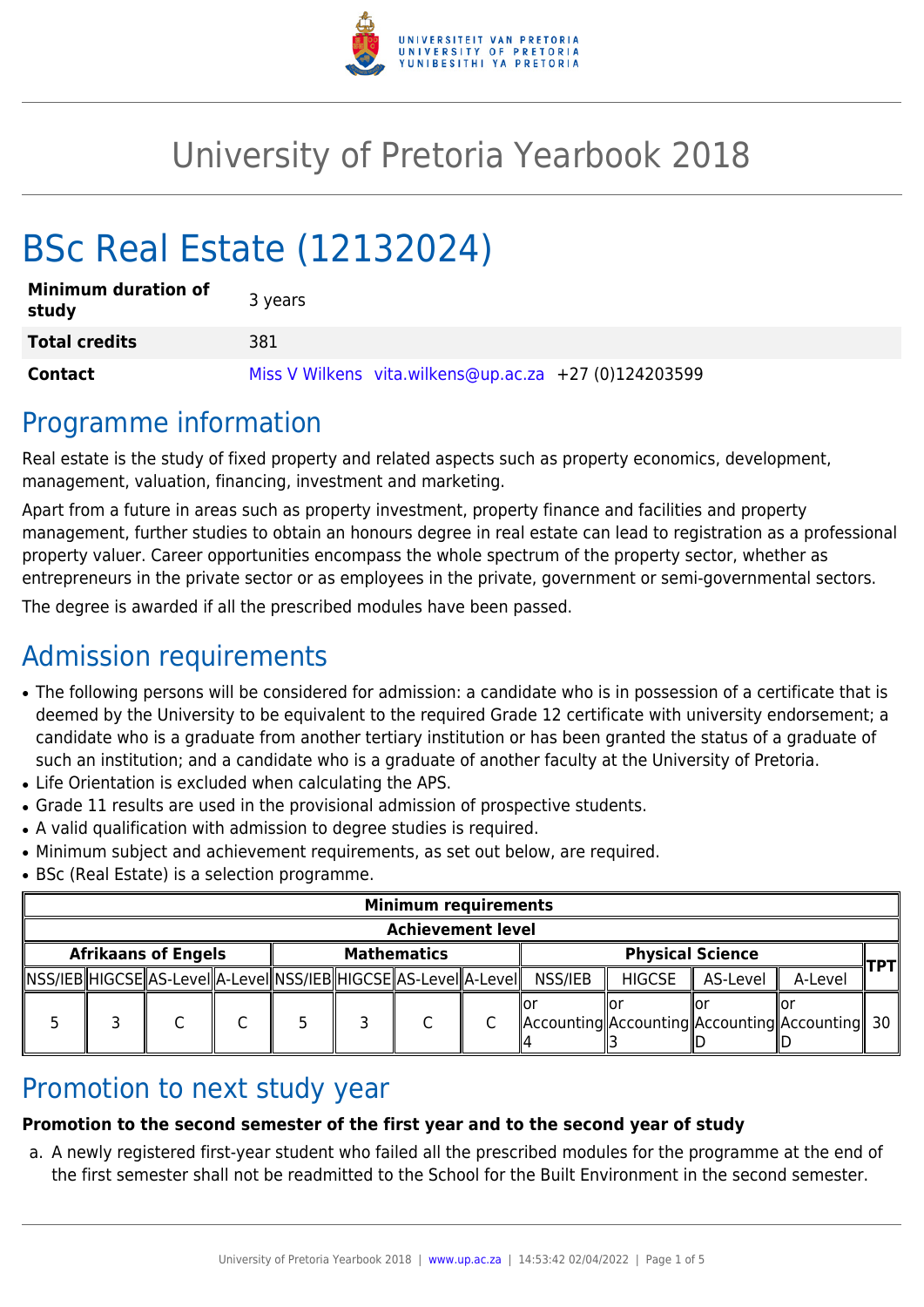

- b. A student who complies with all the requirements of the first year of study, or has at least obtained 110 credits, is promoted to the second year of study.
- c. A student who has not obtained at least 70% of the credits of the first year of study after the November examinations must reapply for admission should he/she intend to continue with his/her studies. Written application must be submitted to the student administration of the School for the Built Environment no later than 12 January. Late applications will be accepted only in exceptional circumstances after approval by the Dean and conditions of readmission as determined by the admissions committee shall apply should first-year students be readmitted.
- d. Students who have not passed all the prescribed modules of the first year of study, as well as students who are readmitted in terms of (c) must register for the outstanding modules of the first year.
- e. A student who is repeating his/her first year, may, on recommendation of the relevant head of department and with the approval of the Dean, be permitted to enrol for modules of the second year of study in addition to the first-year modules which he or she failed, providing that he or she complies with the prerequisites for the second-year modules and that no timetable clashes occur. The number of credits per semester for which a student registers may not exceed the prescribed number of credits per semester by more than 16 credits.

#### **Promotion to the third year of study**

- a. A student who complies with all the requirements of the second year of study, or has at least obtained 230 credits, is promoted to the third year of study.
- b. The Dean may, on the recommendation of the Head of Department, allow a student, who qualifies for promotion to a subsequent year of study, but who has not passed all the modules of that year, to carry over those modules to the next or a later year.
- c. The number of credits per semester for which a student registers may not exceed the prescribed number of credits per semester by more than 16 credits.
- d. A student who complies with all the requirements for the degree with the exception of one year module or two semester modules, in which a final mark of at least 40% has been obtained, may be admitted to a special examination in the module(s) concerned, at the start of the ensuing semester.
- e. On the recommendation of the Head of Department, the Dean may in exceptional circumstances deviate from the abovementioned stipulations, provided that no timetable clashes occur.

## Pass with distinction

The degree is conferred with distinction on a student:

- i. if no module of the second and third study year was repeated and a weighted average of at least 75% was obtained in one year in all the modules (excluding JCP 201), of the final study year;
- ii. the degree programme was completed within the prescribed three study years, and the final study year modules were passed on first registration without any supplementary or special examinations.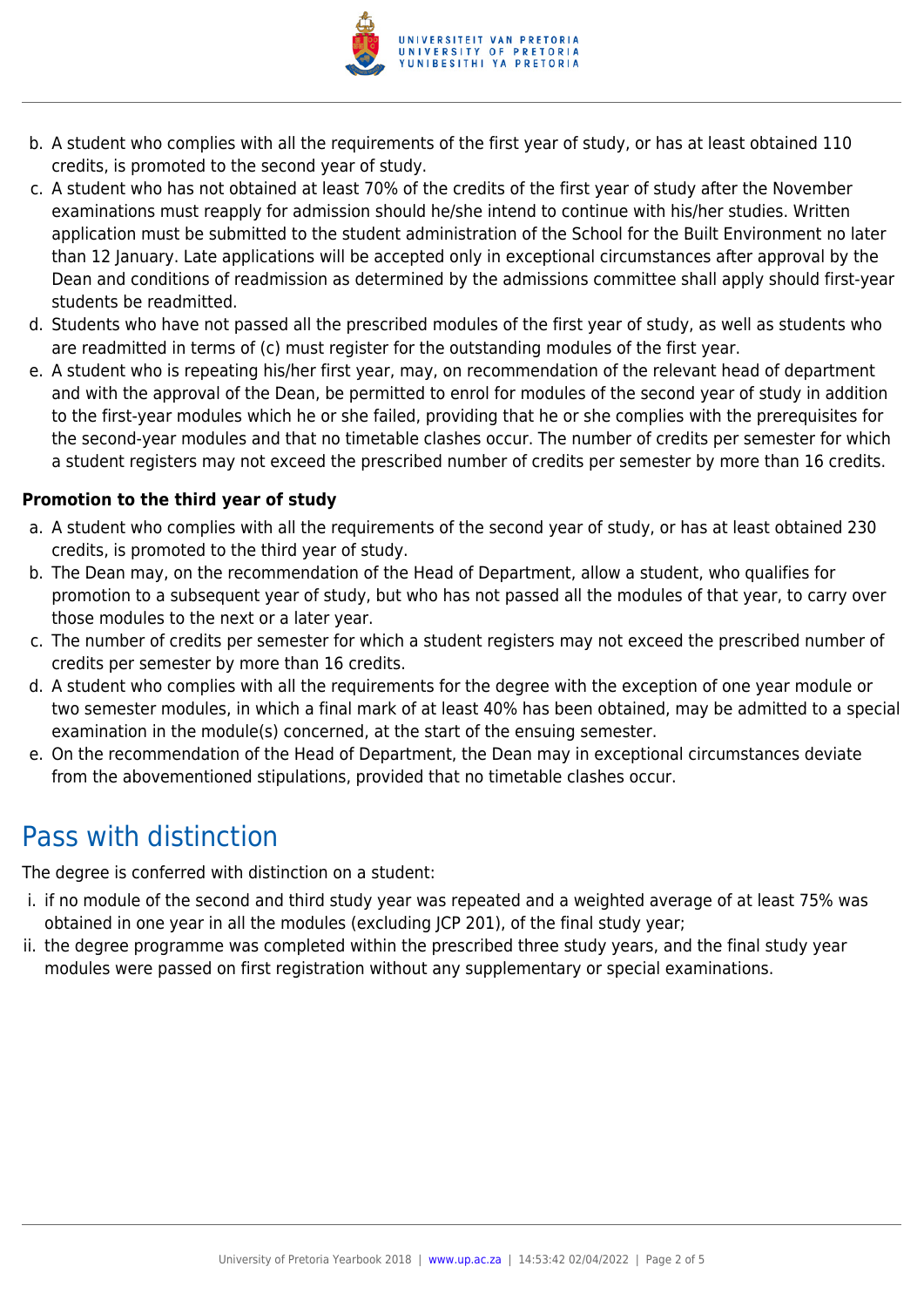

## Curriculum: Year 1

**Minimum credits: 143**

## **Fundamental modules**

[Academic information management 101](https://www.up.ac.za/faculty-of-education/yearbooks/2018/modules/view/AIM 101) (AIM 101) - Credits: 6.00 [Academic information management 111](https://www.up.ac.za/faculty-of-education/yearbooks/2018/modules/view/AIM 111) (AIM 111) - Credits: 4.00 [Academic information management 121](https://www.up.ac.za/faculty-of-education/yearbooks/2018/modules/view/AIM 121) (AIM 121) - Credits: 4.00 [Academic literacy for Construction Economics 122](https://www.up.ac.za/faculty-of-education/yearbooks/2018/modules/view/ALL 122) (ALL 122) - Credits: 6.00 [Academic orientation 112](https://www.up.ac.za/faculty-of-education/yearbooks/2018/modules/view/UPO 112) (UPO 112) - Credits: 0.00

### **Core modules**

[Building organisation 121](https://www.up.ac.za/faculty-of-education/yearbooks/2018/modules/view/BGG 121) (BGG 121) - Credits: 3.00 [Building drawings 111](https://www.up.ac.za/faculty-of-education/yearbooks/2018/modules/view/BOU 111) (BOU 111) - Credits: 6.00 [Building drawings 121](https://www.up.ac.za/faculty-of-education/yearbooks/2018/modules/view/BOU 121) (BOU 121) - Credits: 6.00 [Building science 110](https://www.up.ac.za/faculty-of-education/yearbooks/2018/modules/view/BWT 110) (BWT 110) - Credits: 9.00 [Building science 120](https://www.up.ac.za/faculty-of-education/yearbooks/2018/modules/view/BWT 120) (BWT 120) - Credits: 9.00 [Economics 110](https://www.up.ac.za/faculty-of-education/yearbooks/2018/modules/view/EKN 110) (EKN 110) - Credits: 10.00 [Economics 120](https://www.up.ac.za/faculty-of-education/yearbooks/2018/modules/view/EKN 120) (EKN 120) - Credits: 10.00 [Real estate 110](https://www.up.ac.za/faculty-of-education/yearbooks/2018/modules/view/EWS 110) (EWS 110) - Credits: 6.00 [Real estate 120](https://www.up.ac.za/faculty-of-education/yearbooks/2018/modules/view/EWS 120) (EWS 120) - Credits: 6.00 [Building services 112](https://www.up.ac.za/faculty-of-education/yearbooks/2018/modules/view/GBD 112) (GBD 112) - Credits: 6.00 [Building services 122](https://www.up.ac.za/faculty-of-education/yearbooks/2018/modules/view/GBD 122) (GBD 122) - Credits: 6.00 [Quantities 101](https://www.up.ac.za/faculty-of-education/yearbooks/2018/modules/view/HVH 101) (HVH 101) - Credits: 24.00 [History of the environment 122](https://www.up.ac.za/faculty-of-education/yearbooks/2018/modules/view/OMG 122) (OMG 122) - Credits: 6.00 [Mathematics 134](https://www.up.ac.za/faculty-of-education/yearbooks/2018/modules/view/WTW 134) (WTW 134) - Credits: 16.00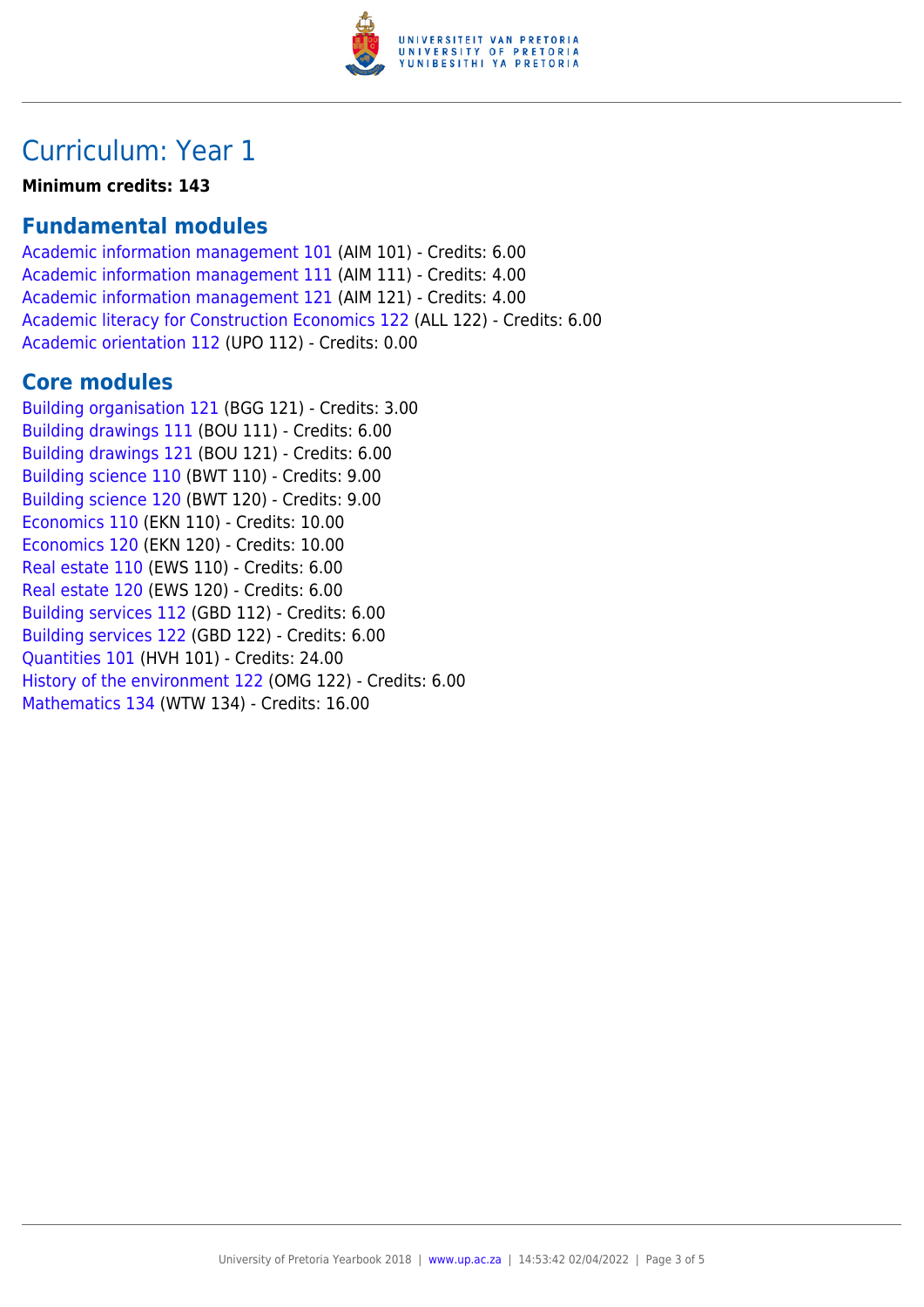

## Curriculum: Year 2

#### **Minimum credits: 98**

### **Core modules**

[Building science 210](https://www.up.ac.za/faculty-of-education/yearbooks/2018/modules/view/BWT 210) (BWT 210) - Credits: 9.00 [Building science 220](https://www.up.ac.za/faculty-of-education/yearbooks/2018/modules/view/BWT 220) (BWT 220) - Credits: 9.00 [Property valuation 200](https://www.up.ac.za/faculty-of-education/yearbooks/2018/modules/view/EDW 200) (EDW 200) - Credits: 12.00 [Real estate 210](https://www.up.ac.za/faculty-of-education/yearbooks/2018/modules/view/EWS 210) (EWS 210) - Credits: 12.00 [Real estate 220](https://www.up.ac.za/faculty-of-education/yearbooks/2018/modules/view/EWS 220) (EWS 220) - Credits: 6.00 [Financial management 110](https://www.up.ac.za/faculty-of-education/yearbooks/2018/modules/view/FBS 110) (FBS 110) - Credits: 10.00 [Building services 211](https://www.up.ac.za/faculty-of-education/yearbooks/2018/modules/view/GBD 211) (GBD 211) - Credits: 6.00 [Building services 221](https://www.up.ac.za/faculty-of-education/yearbooks/2018/modules/view/GBD 221) (GBD 221) - Credits: 6.00 [Civil engineering services 220](https://www.up.ac.za/faculty-of-education/yearbooks/2018/modules/view/SKE 220) (SKE 220) - Credits: 9.00 [Statistics 110](https://www.up.ac.za/faculty-of-education/yearbooks/2018/modules/view/STK 110) (STK 110) - Credits: 13.00 [Statistics 161](https://www.up.ac.za/faculty-of-education/yearbooks/2018/modules/view/STK 161) (STK 161) - Credits: 6.00